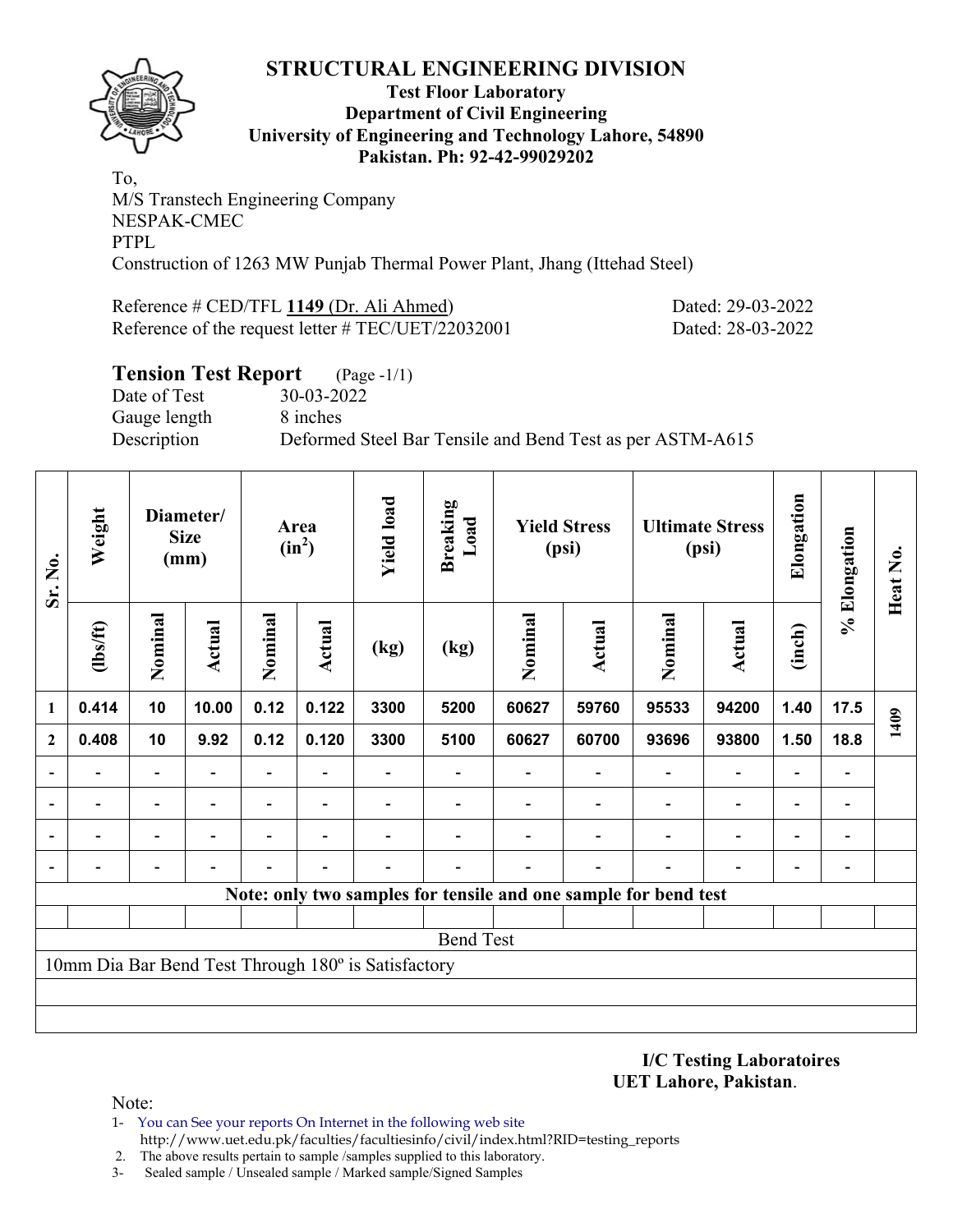

### **Test Floor Laboratory Department of Civil Engineering University of Engineering and Technology Lahore, 54890 Pakistan. Ph: 92-42-99029202**

To,

Executive Engingineer Highway Division Khushab (Dualization of Sargodha Khushab Mianwali Road in District Shushab Group-II from km no.  $211.50$  to  $222.25 =$  Length 10.75 in District Khushab)

Reference # CED/TFL **1150** (Dr. Ali Ahmed) Dated: 29-03-2022 Reference of the request letter # 174/CB Dated: 22-01-2022

|                                                                 | <b>Tension Test Report</b> (Page -1/1) |
|-----------------------------------------------------------------|----------------------------------------|
| $30 - 03 - 2022$<br>Date of Test                                |                                        |
| 8 inches<br>Gauge length                                        |                                        |
| Description<br>Deformed Steel Bar Tensile Test as per ASTM-A615 |                                        |

| Sr. No.                  | Weight                   |                          | Diameter/<br><b>Size</b>     |                          | Area<br>$(in^2)$             | <b>Yield load</b>        | <b>Breaking</b><br>Load                 |                          | <b>Yield Stress</b><br>(psi) |                          | <b>Ultimate Stress</b><br>(psi) | Elongation               | % Elongation             | Remarks |
|--------------------------|--------------------------|--------------------------|------------------------------|--------------------------|------------------------------|--------------------------|-----------------------------------------|--------------------------|------------------------------|--------------------------|---------------------------------|--------------------------|--------------------------|---------|
|                          | $\frac{2}{10}$           | Nominal<br>$(\#)$        | <b>Actual</b><br>(inch)      | Nominal                  | <b>Actual</b>                | (kg)                     | (kg)                                    | Nominal                  | <b>Actual</b>                | Nominal                  | <b>Actual</b>                   | (inch)                   |                          |         |
| $\mathbf{1}$             | 0.380                    | $\overline{\mathbf{3}}$  | 0.377                        | 0.11                     | 0.112                        | 3500                     | 5300                                    | 70200                    | 69090                        | 106200                   | 104700                          | 1.10                     | 13.8                     |         |
| $\overline{2}$           | 0.376                    | $\overline{\mathbf{3}}$  | 0.375                        | 0.11                     | 0.111                        | 3400                     | 5200                                    | 68200                    | 67790                        | 104200                   | 103700                          | 1.10                     | 13.8                     |         |
| $\overline{\phantom{a}}$ | $\overline{\phantom{0}}$ | $\overline{\phantom{a}}$ | $\qquad \qquad \blacksquare$ | $\overline{\phantom{a}}$ | $\qquad \qquad \blacksquare$ | $\overline{\phantom{a}}$ | $\overline{\phantom{0}}$                | $\overline{\phantom{a}}$ | $\blacksquare$               | $\overline{\phantom{a}}$ | $\blacksquare$                  | $\overline{\phantom{a}}$ | $\blacksquare$           |         |
| $\blacksquare$           |                          | $\overline{\phantom{a}}$ |                              | $\overline{\phantom{0}}$ | $\overline{\phantom{0}}$     |                          |                                         |                          | $\overline{\phantom{0}}$     | $\overline{\phantom{a}}$ | $\blacksquare$                  | $\overline{\phantom{0}}$ | $\overline{\phantom{a}}$ |         |
| $\overline{\phantom{a}}$ | $\overline{\phantom{a}}$ | $\overline{\phantom{a}}$ | $\blacksquare$               | $\overline{\phantom{0}}$ | $\overline{\phantom{0}}$     |                          | $\blacksquare$                          | $\blacksquare$           | $\overline{\phantom{0}}$     | $\overline{\phantom{a}}$ | $\blacksquare$                  | $\overline{\phantom{a}}$ | $\overline{\phantom{a}}$ |         |
| $\overline{\phantom{a}}$ | $\overline{a}$           | $\overline{\phantom{0}}$ | $\overline{\phantom{0}}$     | $\overline{\phantom{a}}$ | $\overline{\phantom{0}}$     |                          | $\overline{\phantom{0}}$                | $\overline{\phantom{0}}$ | $\overline{\phantom{0}}$     | $\overline{\phantom{a}}$ | $\overline{\phantom{a}}$        | $\overline{\phantom{a}}$ | $\overline{\phantom{a}}$ |         |
|                          |                          |                          |                              |                          |                              |                          | Note: only two samples for tensile test |                          |                              |                          |                                 |                          |                          |         |
|                          |                          |                          |                              |                          |                              |                          |                                         |                          |                              |                          |                                 |                          |                          |         |
|                          |                          |                          |                              |                          |                              |                          | <b>Bend Test</b>                        |                          |                              |                          |                                 |                          |                          |         |
|                          |                          |                          |                              |                          |                              |                          |                                         |                          |                              |                          |                                 |                          |                          |         |
|                          |                          |                          |                              |                          |                              |                          |                                         |                          |                              |                          |                                 |                          |                          |         |
|                          |                          |                          |                              |                          |                              |                          |                                         |                          |                              |                          |                                 |                          |                          |         |

**I/C Testing Laboratoires UET Lahore, Pakistan**.

- 1- You can See your reports On Internet in the following web site http://www.uet.edu.pk/faculties/facultiesinfo/civil/index.html?RID=testing\_reports
- 2. The above results pertain to sample /samples supplied to this laboratory.
- 3- Sealed sample / Unsealed sample / Marked sample/Signed Samples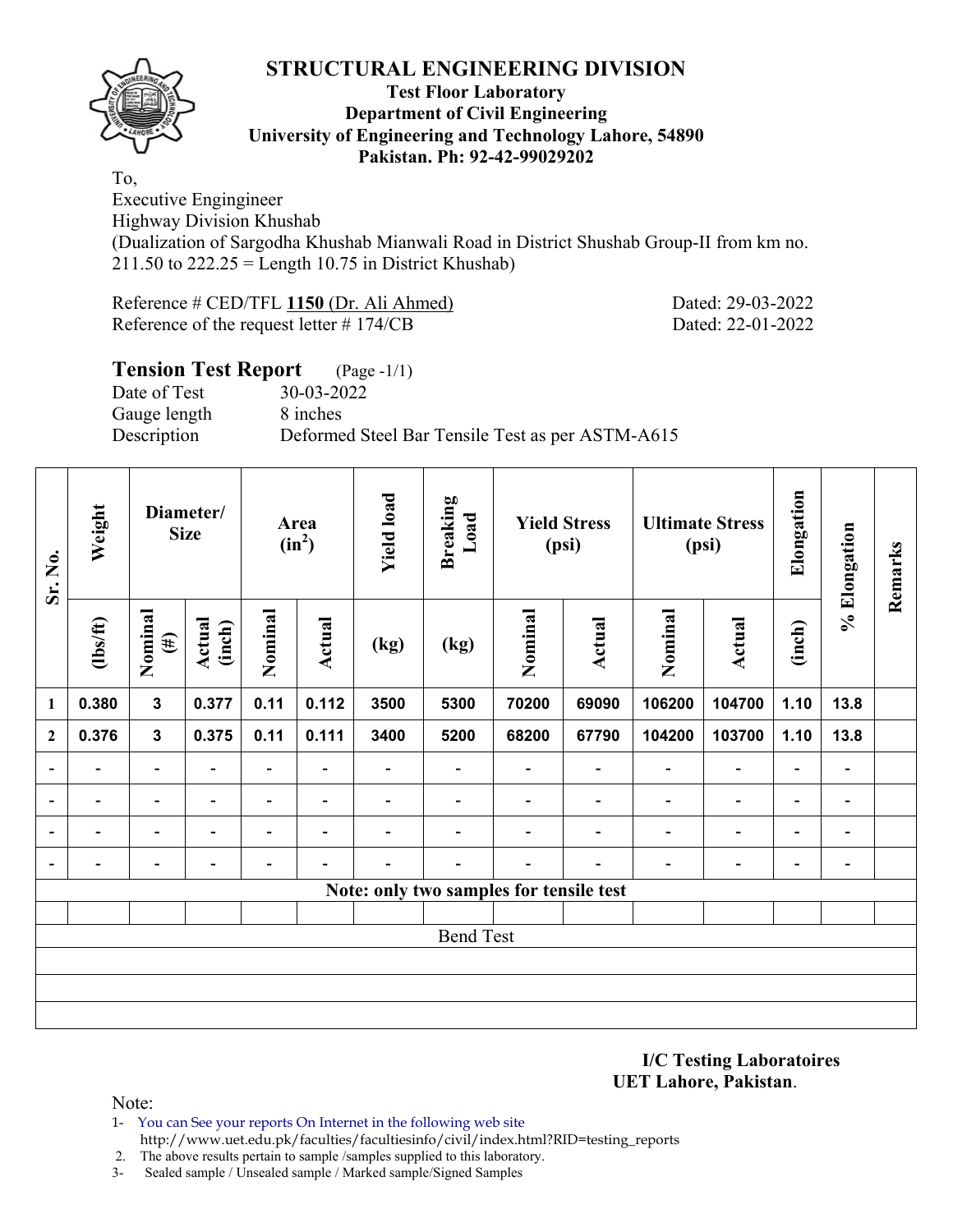

**Test Floor Laboratory Department of Civil Engineering University of Engineering and Technology Lahore, 54890 Pakistan. Ph: 92-42-99029202** 

To, Mr. Umar Safdar Madison Square 92-B-II Gulberg-III, Lahore

Reference # CED/TFL **1151** (Dr. Ali Ahmed) Dated: 29-03-2022 Reference of the request letter # Nil Dated: 28-03-2022

# **Tension Test Report** (Page -1/1) Date of Test 30-03-2022 Gauge length 8 inches

Description Deformed Steel Bar Tensile and Bend Test as per ASTM-A615

| Sr. No.      | Weight                                        |                          | Diameter/<br>size       |         | Area<br>$(in^2)$         | <b>Yield load</b> | <b>Breaking</b><br>Load                                         |         | <b>Yield Stress</b><br>(psi) |         | <b>Ultimate Stress</b><br>(psi) | Elongation               | % Elongation             | Remarks                  |
|--------------|-----------------------------------------------|--------------------------|-------------------------|---------|--------------------------|-------------------|-----------------------------------------------------------------|---------|------------------------------|---------|---------------------------------|--------------------------|--------------------------|--------------------------|
|              | $lbsft$                                       | Nominal<br>$(\#)$        | <b>Actual</b><br>(inch) | Nominal | Actual                   | (kg)              | (kg)                                                            | Nominal | Actual                       | Nominal | Actual                          | (inch)                   |                          |                          |
| 1            | 0.386                                         | $\mathbf{3}$             | 0.380                   | 0.11    | 0.113                    | 4000              | 5200                                                            | 80200   | 77730                        | 104200  | 101100                          | 1.00                     | $12.5$                   |                          |
| $\mathbf{2}$ | 0.388                                         | $\mathbf{3}$             | 0.381                   | 0.11    | 0.114                    | 4200              | 5400                                                            | 84200   | 81260                        | 108200  | 104500                          | 0.90                     | 11.3                     | Premium<br><b>Batala</b> |
|              |                                               |                          |                         |         |                          |                   |                                                                 |         |                              |         | $\overline{\phantom{0}}$        |                          |                          |                          |
|              |                                               | $\overline{\phantom{0}}$ |                         |         |                          |                   |                                                                 |         |                              |         | $\overline{\phantom{0}}$        | $\overline{\phantom{0}}$ |                          |                          |
|              | $\blacksquare$                                | $\overline{\phantom{0}}$ |                         |         | $\overline{\phantom{0}}$ |                   |                                                                 |         |                              |         | $\overline{a}$                  | $\overline{\phantom{0}}$ | $\overline{\phantom{0}}$ |                          |
|              | $\overline{\phantom{0}}$                      | $\overline{\phantom{0}}$ |                         |         | ٠                        |                   |                                                                 |         |                              | ٠       | $\overline{\phantom{0}}$        | $\overline{\phantom{0}}$ |                          |                          |
|              |                                               |                          |                         |         |                          |                   | Note: only two samples for tensile and one sample for bend test |         |                              |         |                                 |                          |                          |                          |
|              |                                               |                          |                         |         |                          |                   |                                                                 |         |                              |         |                                 |                          |                          |                          |
|              |                                               |                          |                         |         |                          |                   | <b>Bend Test</b>                                                |         |                              |         |                                 |                          |                          |                          |
|              | #3 Bar Bend Test Through 180° is Satisfactory |                          |                         |         |                          |                   |                                                                 |         |                              |         |                                 |                          |                          |                          |
|              |                                               |                          |                         |         |                          |                   |                                                                 |         |                              |         |                                 |                          |                          |                          |
|              |                                               |                          |                         |         |                          |                   |                                                                 |         |                              |         |                                 |                          |                          |                          |

**I/C Testing Laboratoires UET Lahore, Pakistan**.

Note:

1- You can See your reports On Internet in the following web site http://www.uet.edu.pk/faculties/facultiesinfo/civil/index.html?RID=testing\_reports

2. The above results pertain to sample /samples supplied to this laboratory.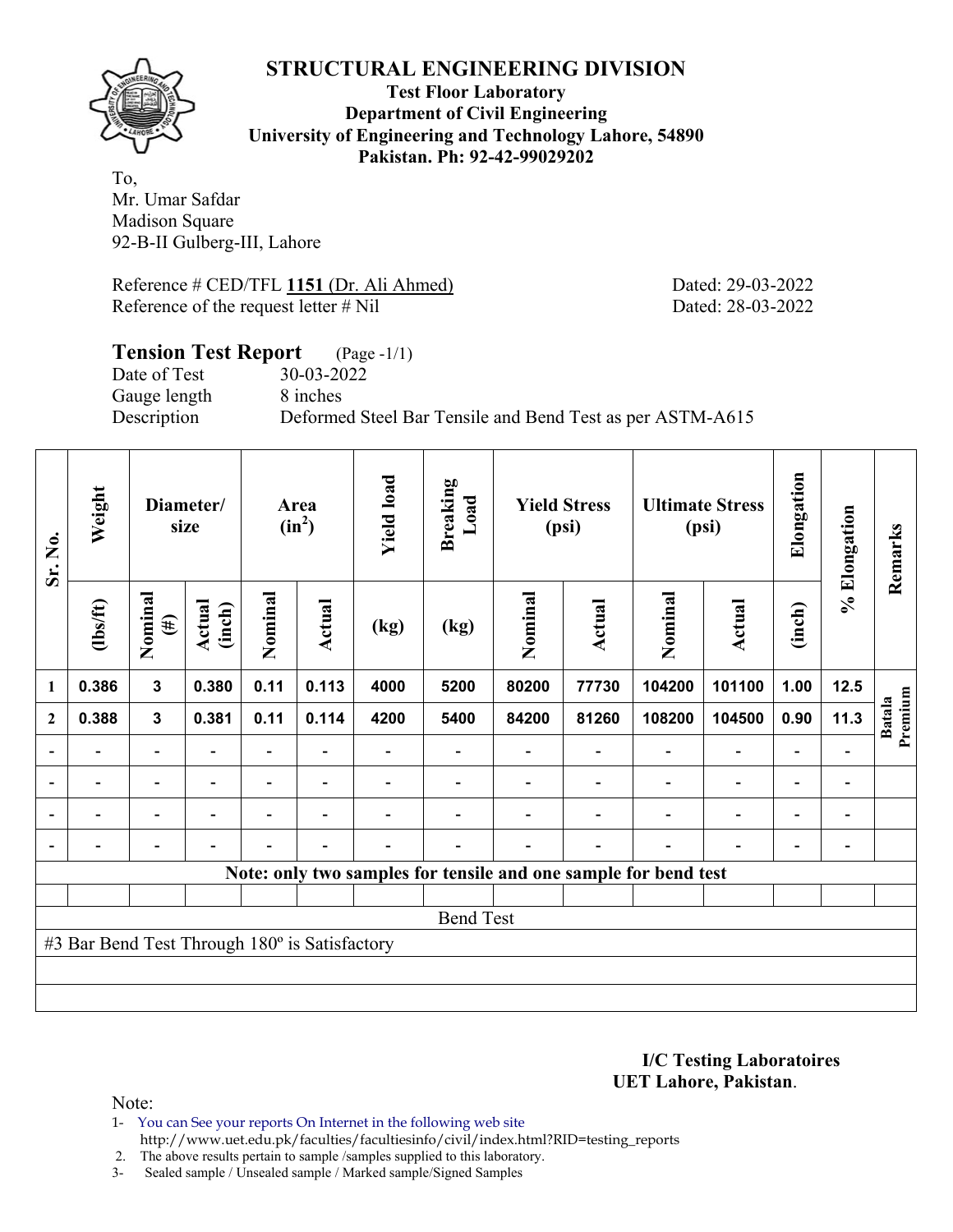

### **Test Floor Laboratory Department of Civil Engineering University of Engineering and Technology Lahore, 54890 Pakistan. Ph: 92-42-99029202**

To, Principal Architect Z.H. Kazmi & Associates Expansion Works at Allied Bank Limited Warehouse 18-Hazari Jhang

Reference # CED/TFL **1153** (Dr. Ali Ahmed) Dated: 29-03-2022 Reference of the request letter # Nil Dated: 28-03-2022

# **Tension Test Report** (Page -1/1) Date of Test 30-03-2022 Gauge length 8 inches Description Deformed Steel Bar Tensile and Bend Test as per ASTM-A615

| Sr. No.        | Weight                                        |                              | Diameter/<br>size        |                          | Area<br>$(in^2)$         | <b>Yield load</b> | <b>Breaking</b><br>Load                                         |         | <b>Yield Stress</b><br>(psi) |                          | <b>Ultimate Stress</b><br>(psi) | Elongation               | % Elongation                 | Remarks |
|----------------|-----------------------------------------------|------------------------------|--------------------------|--------------------------|--------------------------|-------------------|-----------------------------------------------------------------|---------|------------------------------|--------------------------|---------------------------------|--------------------------|------------------------------|---------|
|                | $\frac{2}{10}$                                | Nominal<br>$(\#)$            | Actual<br>(inch)         | Nominal                  | Actual                   | (kg)              | (kg)                                                            | Nominal | Actual                       | Nominal                  | Actual                          | (inch)                   |                              |         |
| $\mathbf{1}$   | 0.375                                         | $\mathbf{3}$                 | 0.375                    | 0.11                     | 0.110                    | 3900              | 4900                                                            | 78200   | 78010                        | 98200                    | 98100                           | 1.20                     | 15.0                         |         |
| $\mathbf{2}$   | 0.374                                         | 3                            | 0.374                    | 0.11                     | 0.110                    | 3900              | 4900                                                            | 78200   | 78130                        | 98200                    | 98200                           | 1.20                     | 15.0                         |         |
|                |                                               | $\overline{\phantom{0}}$     |                          | $\overline{\phantom{a}}$ |                          |                   |                                                                 |         |                              |                          | $\overline{\phantom{a}}$        | $\blacksquare$           | $\qquad \qquad \blacksquare$ |         |
| $\overline{a}$ |                                               | $\qquad \qquad \blacksquare$ |                          |                          | $\overline{\phantom{a}}$ |                   |                                                                 |         |                              |                          | $\overline{\phantom{a}}$        | $\overline{\phantom{0}}$ | $\overline{a}$               |         |
| $\overline{a}$ |                                               | $\overline{\phantom{a}}$     | $\overline{\phantom{a}}$ |                          | $\blacksquare$           |                   |                                                                 |         | $\overline{\phantom{0}}$     | $\overline{\phantom{0}}$ | $\overline{\phantom{a}}$        | $\overline{\phantom{a}}$ | $\overline{\phantom{a}}$     |         |
|                | $\overline{a}$                                | $\overline{\phantom{0}}$     |                          |                          | $\blacksquare$           |                   |                                                                 |         | $\blacksquare$               | $\overline{\phantom{0}}$ | $\overline{\phantom{a}}$        | $\overline{\phantom{a}}$ | $\overline{\phantom{a}}$     |         |
|                |                                               |                              |                          |                          |                          |                   | Note: only two samples for tensile and one sample for bend test |         |                              |                          |                                 |                          |                              |         |
|                |                                               |                              |                          |                          |                          |                   |                                                                 |         |                              |                          |                                 |                          |                              |         |
|                |                                               |                              |                          |                          |                          |                   | <b>Bend Test</b>                                                |         |                              |                          |                                 |                          |                              |         |
|                | #3 Bar Bend Test Through 180° is Satisfactory |                              |                          |                          |                          |                   |                                                                 |         |                              |                          |                                 |                          |                              |         |
|                |                                               |                              |                          |                          |                          |                   |                                                                 |         |                              |                          |                                 |                          |                              |         |
|                |                                               |                              |                          |                          |                          |                   |                                                                 |         |                              |                          |                                 |                          |                              |         |

**I/C Testing Laboratoires UET Lahore, Pakistan**.

- 1- You can See your reports On Internet in the following web site http://www.uet.edu.pk/faculties/facultiesinfo/civil/index.html?RID=testing\_reports
- 2. The above results pertain to sample /samples supplied to this laboratory.
- 3- Sealed sample / Unsealed sample / Marked sample/Signed Samples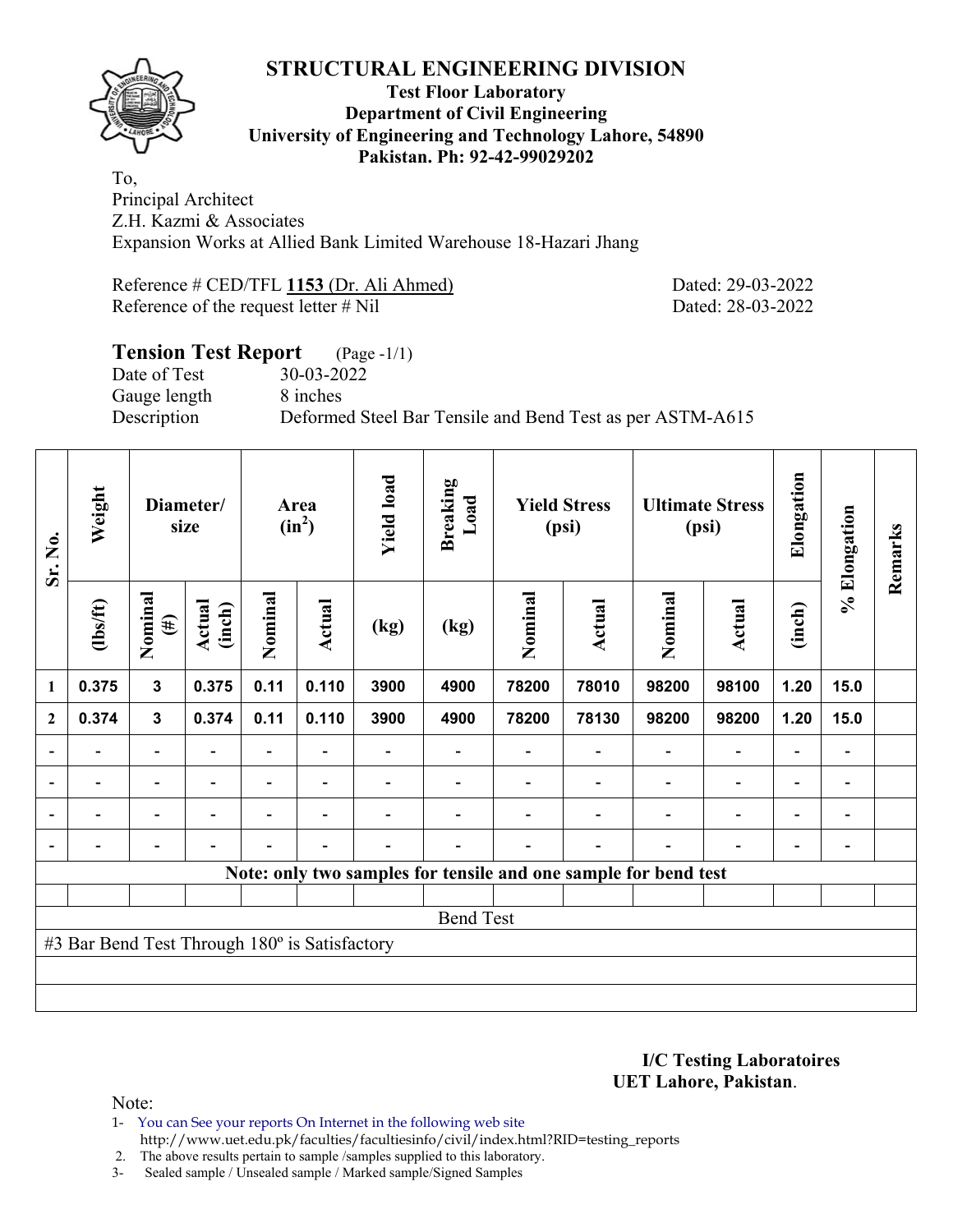

### **Test Floor Laboratory Department of Civil Engineering University of Engineering and Technology Lahore, 54890 Pakistan. Ph: 92-42-99029202**

To, Project Manager Daniyal Enterprises 57-C BWC DHA Phae 8 Project Lahore

Reference # CED/TFL 1154 (Dr. Ali Ahmed) Dated: 29-03-2022 Reference of the request letter # Nil Dated: 29-03-2022

#### **Tension Test Report** (Page -1/1) Date of Test 30-03-2022 Gauge length 8 inches Description Deformed Steel Bar Tensile and Bend Test as per ASTM-A615

| Sr. No.                  | Weight                                        |                          | Diameter/<br>size        |                | Area<br>$(in^2)$ | <b>Yield load</b>        | <b>Breaking</b><br>Load |         | <b>Yield Stress</b><br>(psi) |                                                                 | <b>Ultimate Stress</b><br>(psi) | Elongation               | % Elongation                 | Remarks |
|--------------------------|-----------------------------------------------|--------------------------|--------------------------|----------------|------------------|--------------------------|-------------------------|---------|------------------------------|-----------------------------------------------------------------|---------------------------------|--------------------------|------------------------------|---------|
|                          | $lbsft$                                       | Nominal<br>$(\#)$        | Actual<br>(inch)         | Nominal        | <b>Actual</b>    | (kg)                     | (kg)                    | Nominal | Actual                       | Nominal                                                         | Actual                          | (inch)                   |                              |         |
| 1                        | 0.386                                         | $\mathbf{3}$             | 0.380                    | 0.11           | 0.113            | 3600                     | 4700                    | 72200   | 69920                        | 94200                                                           | 91300                           | 1.40                     | 17.5                         |         |
| $\mathbf{2}$             | 0.387                                         | $\mathbf{3}$             | 0.381                    | 0.11           | 0.114            | 3700                     | 4700                    | 74200   | 71640                        | 94200                                                           | 91000                           | 1.40                     | 17.5                         |         |
|                          |                                               | $\overline{\phantom{0}}$ |                          |                |                  |                          |                         |         |                              |                                                                 | $\overline{\phantom{0}}$        | $\overline{\phantom{0}}$ |                              |         |
| $\overline{a}$           | $\overline{\phantom{0}}$                      | $\blacksquare$           | $\overline{\phantom{a}}$ |                | $\blacksquare$   | $\overline{\phantom{0}}$ |                         |         | $\overline{\phantom{a}}$     | $\overline{\phantom{a}}$                                        | $\overline{\phantom{a}}$        | $\overline{\phantom{a}}$ | $\overline{\phantom{a}}$     |         |
| $\overline{a}$           | -                                             | $\overline{\phantom{0}}$ | $\overline{\phantom{0}}$ |                | $\blacksquare$   |                          |                         |         |                              | ٠                                                               | $\overline{a}$                  | $\overline{\phantom{0}}$ | $\qquad \qquad \blacksquare$ |         |
| $\overline{\phantom{0}}$ | $\overline{a}$                                | -                        | $\overline{\phantom{0}}$ | $\blacksquare$ | $\blacksquare$   | $\blacksquare$           |                         |         | $\overline{\phantom{0}}$     | $\overline{\phantom{0}}$                                        | $\overline{\phantom{0}}$        | $\overline{\phantom{a}}$ | $\qquad \qquad \blacksquare$ |         |
|                          |                                               |                          |                          |                |                  |                          |                         |         |                              | Note: only two samples for tensile and one sample for bend test |                                 |                          |                              |         |
|                          |                                               |                          |                          |                |                  |                          |                         |         |                              |                                                                 |                                 |                          |                              |         |
|                          |                                               |                          |                          |                |                  |                          | <b>Bend Test</b>        |         |                              |                                                                 |                                 |                          |                              |         |
|                          | #3 Bar Bend Test Through 180° is Satisfactory |                          |                          |                |                  |                          |                         |         |                              |                                                                 |                                 |                          |                              |         |
|                          |                                               |                          |                          |                |                  |                          |                         |         |                              |                                                                 |                                 |                          |                              |         |
|                          |                                               |                          |                          |                |                  |                          |                         |         |                              |                                                                 |                                 |                          |                              |         |

**I/C Testing Laboratoires UET Lahore, Pakistan**.

Note:

1- You can See your reports On Internet in the following web site http://www.uet.edu.pk/faculties/facultiesinfo/civil/index.html?RID=testing\_reports

2. The above results pertain to sample /samples supplied to this laboratory.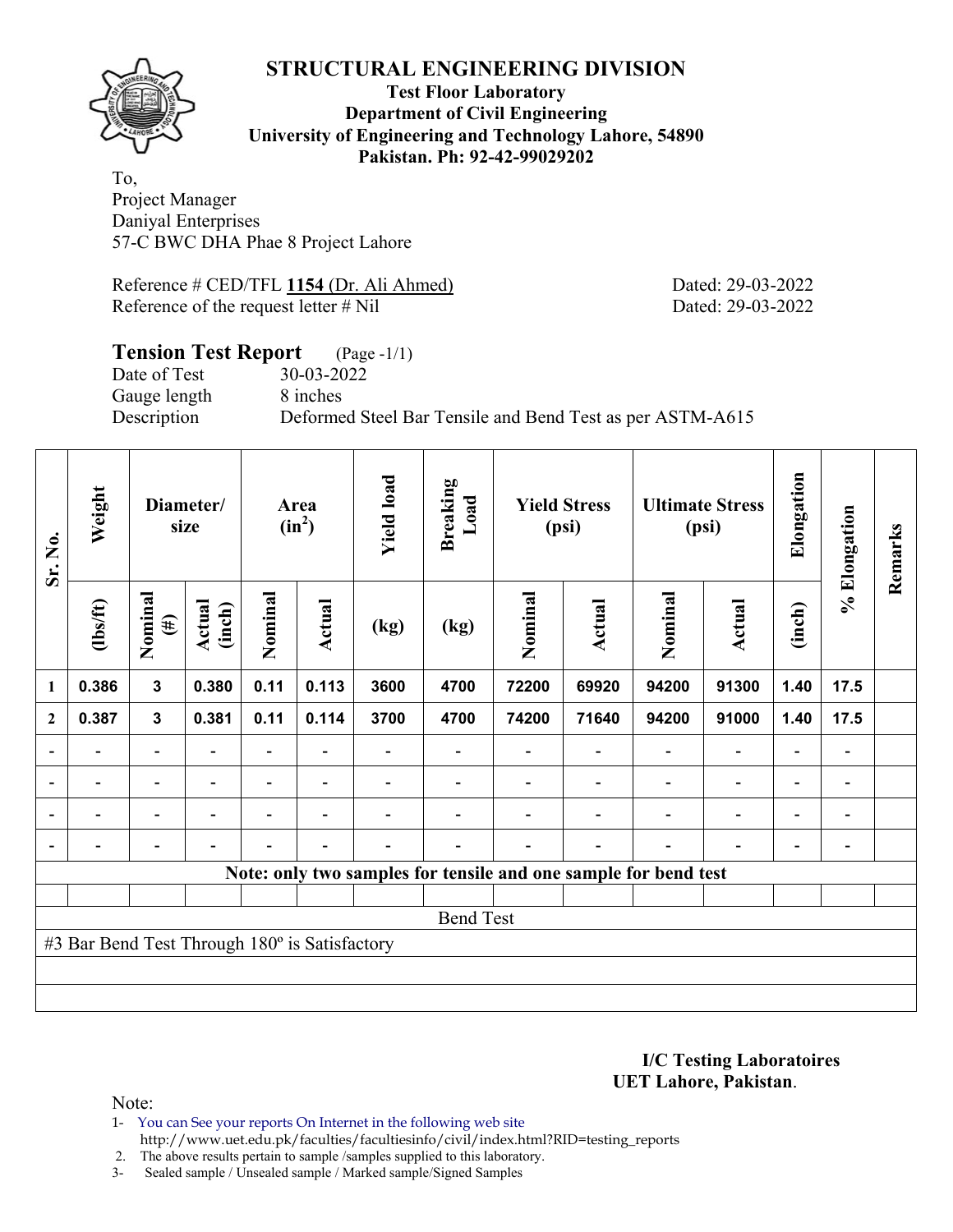

### **Test Floor Laboratory Department of Civil Engineering University of Engineering and Technology Lahore, 54890 Pakistan. Ph: 92-42-99029202**

To, Ittefaq Building Solutions Pvt. Ltd Lahore (Kohinoor Textile Mill Raiwind, Lahore)

Reference # CED/TFL **1155** (Dr. Ali Ahmed) Dated: 29-03-2022 Reference of the request letter # IBS/KTML/ST 05 Dated: 29-03-2022

## **Tension Test Report** (Page -1/1)

Date of Test 30-03-2022 Gauge length 8 inches

Description Deformed Steel Bar Tensile and Bend Test as per ASTM-A615

| Sr. No.                  | Weight                   |                          | Diameter/<br><b>Size</b><br>(mm) |                          | Area<br>$\text{(mm}^2)$  | <b>Yield load</b>                                   | <b>Breaking</b><br>Load |         | <b>Yield Stress</b><br>(MPa) |                                                                 | <b>Ultimate Stress</b><br>(MPa) | Elongation               | % Elongation                 | Remarks |
|--------------------------|--------------------------|--------------------------|----------------------------------|--------------------------|--------------------------|-----------------------------------------------------|-------------------------|---------|------------------------------|-----------------------------------------------------------------|---------------------------------|--------------------------|------------------------------|---------|
|                          | (kg/m)                   | Nominal                  | Actual                           | Nominal                  | Actual                   | (kg)                                                | (kg)                    | Nominal | Actual                       | Nominal                                                         | <b>Actual</b>                   | (inch)                   |                              |         |
| 1                        | 0.612                    | 10                       | 9.96                             | 79.0                     | 77.9                     | 4200                                                | 5500                    | 521     | 529                          | 683                                                             | 692                             | 1.20                     | 15.0                         |         |
| $\mathbf{2}$             | 0.619                    | 10                       | 10.02                            | 79.0                     | 78.9                     | 4100                                                | 5400                    | 509     | 510                          | 671                                                             | 671                             | 1.20                     | 15.0                         |         |
|                          |                          | $\overline{\phantom{0}}$ |                                  | $\overline{\phantom{0}}$ |                          |                                                     |                         |         |                              | $\overline{\phantom{a}}$                                        | $\overline{\phantom{a}}$        | $\overline{\phantom{a}}$ | $\qquad \qquad \blacksquare$ |         |
| $\overline{\phantom{a}}$ |                          | $\blacksquare$           | $\overline{\phantom{0}}$         | $\overline{\phantom{0}}$ | $\overline{\phantom{a}}$ |                                                     |                         |         | $\overline{\phantom{a}}$     | $\overline{\phantom{a}}$                                        | $\overline{\phantom{a}}$        | $\overline{\phantom{a}}$ | $\overline{\phantom{a}}$     |         |
| $\blacksquare$           | $\overline{\phantom{0}}$ | $\overline{\phantom{0}}$ | $\overline{\phantom{0}}$         | $\overline{\phantom{0}}$ | $\overline{\phantom{a}}$ |                                                     |                         |         | $\blacksquare$               | $\blacksquare$                                                  | $\overline{\phantom{a}}$        | $\overline{\phantom{a}}$ | $\qquad \qquad \blacksquare$ |         |
| $\blacksquare$           |                          | $\overline{a}$           | -                                | $\blacksquare$           | $\overline{\phantom{0}}$ | $\blacksquare$                                      |                         |         | $\blacksquare$               | $\overline{\phantom{0}}$                                        | $\overline{\phantom{0}}$        | $\overline{\phantom{a}}$ | $\qquad \qquad \blacksquare$ |         |
|                          |                          |                          |                                  |                          |                          |                                                     |                         |         |                              | Note: only two samples for tensile and one sample for bend test |                                 |                          |                              |         |
|                          |                          |                          |                                  |                          |                          |                                                     |                         |         |                              |                                                                 |                                 |                          |                              |         |
|                          |                          |                          |                                  |                          |                          |                                                     | <b>Bend Test</b>        |         |                              |                                                                 |                                 |                          |                              |         |
|                          |                          |                          |                                  |                          |                          | 10mm Dia Bar Bend Test Through 180° is Satisfactory |                         |         |                              |                                                                 |                                 |                          |                              |         |
|                          |                          |                          |                                  |                          |                          |                                                     |                         |         |                              |                                                                 |                                 |                          |                              |         |
|                          |                          |                          |                                  |                          |                          |                                                     |                         |         |                              |                                                                 |                                 |                          |                              |         |

**I/C Testing Laboratoires UET Lahore, Pakistan**.

Note:

1- You can See your reports On Internet in the following web site http://www.uet.edu.pk/faculties/facultiesinfo/civil/index.html?RID=testing\_reports

2. The above results pertain to sample /samples supplied to this laboratory.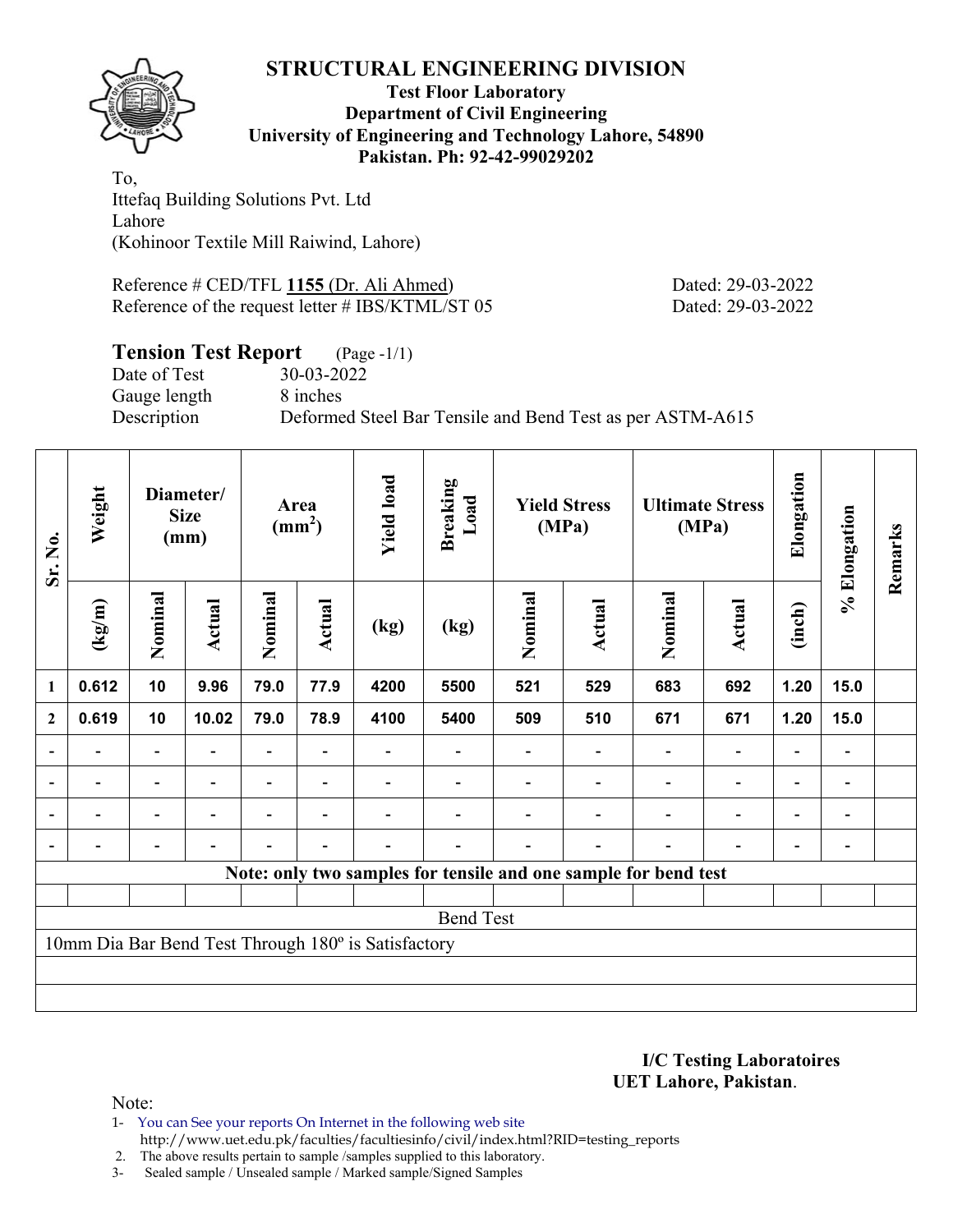

### **Test Floor Laboratory Department of Civil Engineering University of Engineering and Technology Lahore, 54890 Pakistan. Ph: 92-42-99029202**

To, Quality Control Engineer Rizwan Nazir Consulting Engineers Construction of Energy Centre of Excellence in QATPL, Bhikki, Sheikhupura

| Reference # CED/TFL 1156 (Dr. Ali Ahmed)                  | Dated: 29-03-2022 |
|-----------------------------------------------------------|-------------------|
| Reference of the request letter # UET/ECOC-QATPL/RNCE/004 | Dated: 28-03-2022 |

# **Tension Test Report** (Page -1/1)

Date of Test 30-03-2022 Gauge length 8 inches

Description Deformed Steel Bar Tensile and Bend Test as per ASTM-A615

| Sr. No.                  | Weight                                        |                          | Diameter/<br>size |                | Area<br>$(in^2)$ | <b>Yield load</b>        | <b>Breaking</b><br>Load                                         |         | <b>Yield Stress</b><br>(psi) |         | <b>Ultimate Stress</b><br>(psi) | Elongation               | % Elongation                 | Remarks                 |
|--------------------------|-----------------------------------------------|--------------------------|-------------------|----------------|------------------|--------------------------|-----------------------------------------------------------------|---------|------------------------------|---------|---------------------------------|--------------------------|------------------------------|-------------------------|
|                          | $\frac{2}{10}$                                | Nominal<br>$(\#)$        | Actual<br>(inch)  | Nominal        | Actual           | (kg)                     | (kg)                                                            | Nominal | Actual                       | Nominal | Actual                          | (inch)                   |                              |                         |
| $\mathbf{1}$             | 0.384                                         | 3                        | 0.379             | 0.11           | 0.113            | 3100                     | 4500                                                            | 62200   | 60510                        | 90200   | 87900                           | 1.40                     | 17.5                         |                         |
| $\mathbf{2}$             | 0.366                                         | $\mathbf{3}$             | 0.370             | 0.11           | 0.108            | 3100                     | 4700                                                            | 62200   | 63550                        | 94200   | 96400                           | 1.30                     | 16.3                         | Ittehad<br><b>Steel</b> |
|                          |                                               | $\overline{\phantom{0}}$ |                   |                |                  |                          |                                                                 |         |                              |         |                                 |                          |                              |                         |
| $\overline{\phantom{a}}$ | $\overline{\phantom{a}}$                      | -                        | $\blacksquare$    |                | $\blacksquare$   |                          |                                                                 |         |                              |         | $\overline{\phantom{0}}$        | $\overline{\phantom{a}}$ | $\qquad \qquad \blacksquare$ |                         |
| $\blacksquare$           | $\blacksquare$                                | $\overline{\phantom{0}}$ |                   | $\blacksquare$ | ۰                |                          |                                                                 |         |                              |         | $\overline{\phantom{0}}$        | $\overline{\phantom{0}}$ | $\qquad \qquad \blacksquare$ |                         |
|                          |                                               | $\overline{\phantom{0}}$ |                   | -              | ۰                | $\overline{\phantom{0}}$ |                                                                 |         |                              |         | $\overline{\phantom{0}}$        | $\overline{\phantom{0}}$ |                              |                         |
|                          |                                               |                          |                   |                |                  |                          | Note: only two samples for tensile and one sample for bend test |         |                              |         |                                 |                          |                              |                         |
|                          |                                               |                          |                   |                |                  |                          |                                                                 |         |                              |         |                                 |                          |                              |                         |
|                          |                                               |                          |                   |                |                  |                          | <b>Bend Test</b>                                                |         |                              |         |                                 |                          |                              |                         |
|                          | #3 Bar Bend Test Through 180° is Satisfactory |                          |                   |                |                  |                          |                                                                 |         |                              |         |                                 |                          |                              |                         |
|                          |                                               |                          |                   |                |                  |                          |                                                                 |         |                              |         |                                 |                          |                              |                         |
|                          |                                               |                          |                   |                |                  |                          |                                                                 |         |                              |         |                                 |                          |                              |                         |

**I/C Testing Laboratoires UET Lahore, Pakistan**.

Note:

1- You can See your reports On Internet in the following web site http://www.uet.edu.pk/faculties/facultiesinfo/civil/index.html?RID=testing\_reports

2. The above results pertain to sample /samples supplied to this laboratory.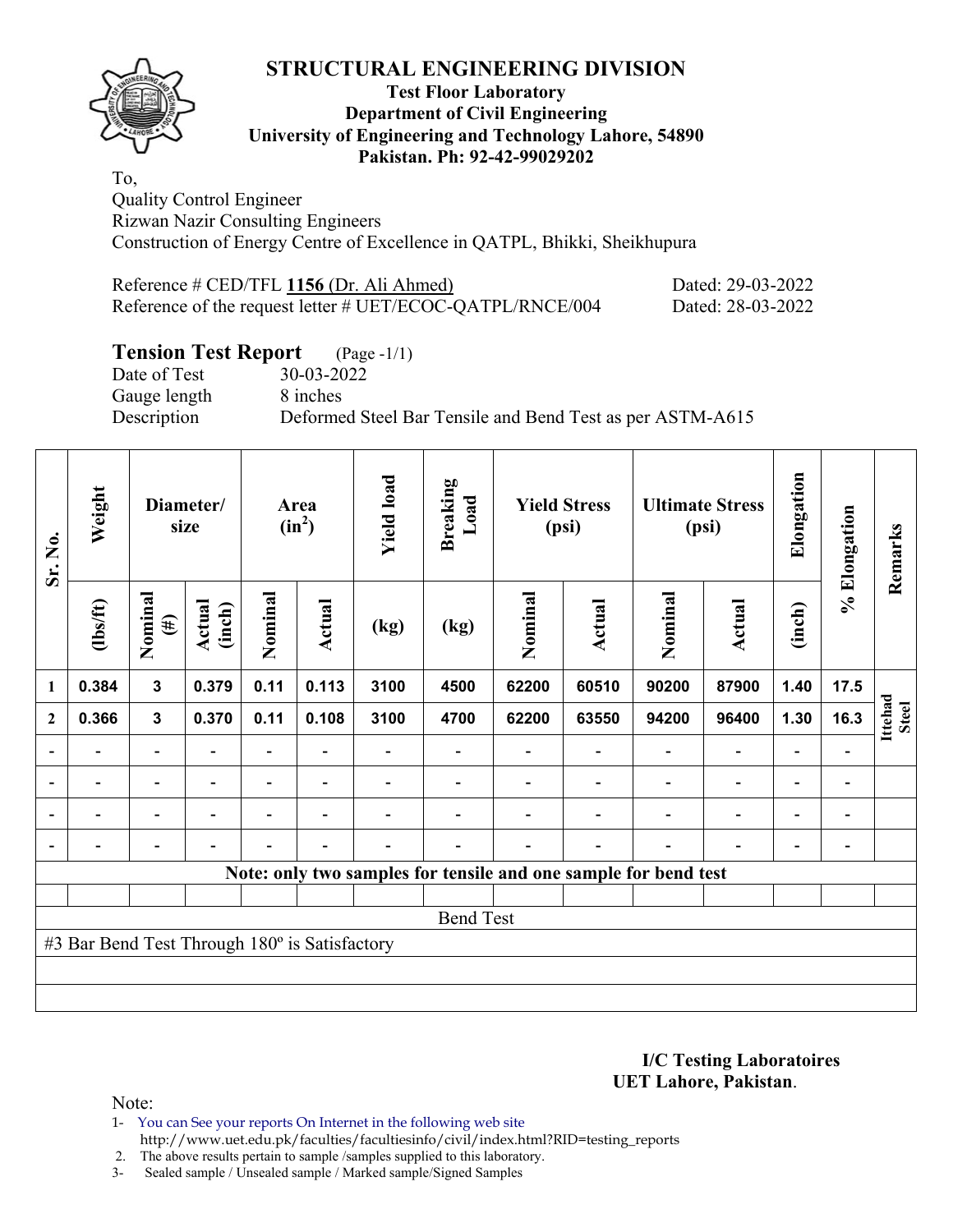

To,

#### **Test Floor Laboratory Department of Civil Engineering University of Engineering and Technology Lahore, 54890 Pakistan. Ph: 92-42-99029202**

Sub Divisional Officer Buildings Sub Division Mandi Bahaudin (Provision of Infrastructural, Academic and Operational Facilities to The Punjab University of Technology, Rasul Mandi Bahaudin (Construction of Academic Block No.1)(Group No.1)

Reference # CED/TFL **1157** (Dr. Ali Ahmed) Dated: 29-03-2022 Reference of the request letter # 132/MB Dated: 05-03-2022

|                | <b>Tension Test Report</b><br>(Page -1/1)<br>Date of Test<br>30-03-2022                                             |                   |                  |         |                          |                          |                                                                  |                          |                              |                        |                |                          |                          |         |
|----------------|---------------------------------------------------------------------------------------------------------------------|-------------------|------------------|---------|--------------------------|--------------------------|------------------------------------------------------------------|--------------------------|------------------------------|------------------------|----------------|--------------------------|--------------------------|---------|
|                |                                                                                                                     |                   |                  |         |                          |                          |                                                                  |                          |                              |                        |                |                          |                          |         |
|                |                                                                                                                     | Gauge length      |                  |         | 8 inches                 |                          |                                                                  |                          |                              |                        |                |                          |                          |         |
|                |                                                                                                                     | Description       |                  |         |                          |                          | Deformed Steel Bar Tensile and Bend Test as per ASTM-A615        |                          |                              |                        |                |                          |                          |         |
| Sr. No.        | Weight                                                                                                              | Diameter/<br>size |                  |         | Area<br>$(in^2)$         | <b>Yield load</b>        | <b>Breaking</b><br>Load                                          |                          | <b>Yield Stress</b><br>(psi) | <b>Ultimate Stress</b> | (psi)          | Elongation               | % Elongation             | Remarks |
|                | $\frac{2}{10}$                                                                                                      | Nominal<br>(#)    | Actual<br>(inch) | Nominal | Actual                   | (kg)                     | (kg)                                                             | Nominal                  | Actual                       | Nominal                | <b>Actual</b>  | (inch)                   |                          |         |
| $\mathbf{1}$   | 0.370<br>$\mathbf{3}$<br>0.372<br>0.11<br>0.109<br>3100<br>62200<br>62780<br>90200<br>91200<br>1.30<br>16.3<br>4500 |                   |                  |         |                          |                          |                                                                  |                          |                              |                        |                |                          |                          |         |
| $\overline{2}$ | 0.372                                                                                                               | $\mathbf{3}$      | 0.373            | 0.11    | 0.109                    | 3200                     | 4600                                                             | 64200                    | 64490                        | 92200                  | 92800          | 1.50                     | 18.8                     |         |
|                |                                                                                                                     |                   |                  |         | $\overline{\phantom{a}}$ | $\overline{\phantom{0}}$ | $\overline{\phantom{a}}$                                         | $\overline{\phantom{a}}$ | $\overline{\phantom{a}}$     | $\overline{a}$         | $\blacksquare$ | $\overline{\phantom{a}}$ | $\overline{\phantom{a}}$ |         |
|                |                                                                                                                     |                   |                  |         |                          | $\overline{a}$           | $\overline{\phantom{0}}$                                         | $\blacksquare$           | $\blacksquare$               |                        |                | $\overline{\phantom{0}}$ |                          |         |
|                |                                                                                                                     |                   |                  |         |                          |                          |                                                                  |                          |                              |                        |                |                          |                          |         |
|                |                                                                                                                     |                   |                  |         |                          |                          |                                                                  |                          |                              |                        |                |                          |                          |         |
|                |                                                                                                                     |                   |                  |         |                          |                          | Note: only two samples for tensile and two samples for bend test |                          |                              |                        |                |                          |                          |         |
|                |                                                                                                                     |                   |                  |         |                          |                          |                                                                  |                          |                              |                        |                |                          |                          |         |
|                |                                                                                                                     |                   |                  |         |                          |                          | <b>Bend Test</b>                                                 |                          |                              |                        |                |                          |                          |         |
|                | #3 Bar Bend Test Through 180° is Satisfactory                                                                       |                   |                  |         |                          |                          |                                                                  |                          |                              |                        |                |                          |                          |         |
|                | #3 Bar Bend Test Through 180° is Satisfactory                                                                       |                   |                  |         |                          |                          |                                                                  |                          |                              |                        |                |                          |                          |         |
|                |                                                                                                                     |                   |                  |         |                          |                          |                                                                  |                          |                              |                        |                |                          |                          |         |

**I/C Testing Laboratoires UET Lahore, Pakistan**.

- 1- You can See your reports On Internet in the following web site http://www.uet.edu.pk/faculties/facultiesinfo/civil/index.html?RID=testing\_reports
- 2. The above results pertain to sample /samples supplied to this laboratory.
- 3- Sealed sample / Unsealed sample / Marked sample/Signed Samples